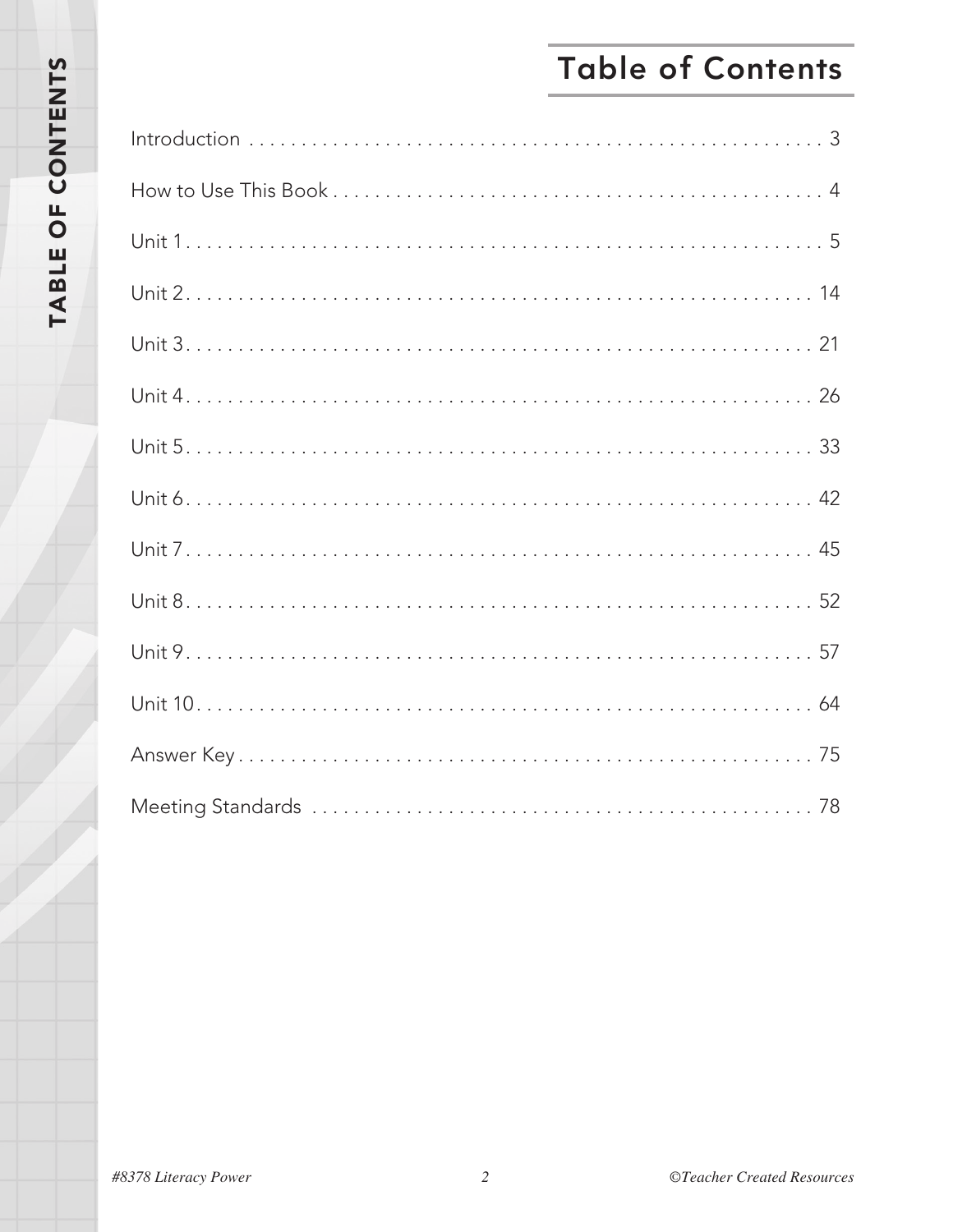### Introduction

*Literacy Power* was developed as a tool for teachers who are looking to support or enhance an existing reading and language-arts curriculum. The *Literacy Power* series provides teachers and students with an alternative approach to grade-appropriate material and allows teachers to reinforce reading, writing, and language skills with their students through diverse and engaging units.

Each *Literacy Power* book includes a variety of text types, such as narrative, procedural, and recount, as well as an assortment of comprehension activities inspired by the text. Each book contains a variety of high-interest topics that aim at addressing reading and writing skills in an in-depth way.

The activities in this series promote higher-level thinking and can be used to teach specific skills, reinforce information previously taught, or simply provide additional practice.

> Name: **UNIT** 8

> > has been done for you.

animals, so user and being there.

know why!"

1

out very often."

Sample activities across the series include the following:

- reading for information
- following procedures
- responding to writing prompts
- understanding details
- combining sentences
- using words in context
- determining fact or fiction
- sequencing
- interpreting pictures
- comparing and contrasting
- • organizing information
- defining new vocabulary
- drawing conclusions
- matching

### **Standards**

The Common Core is a set of highly researched academic standards created by teachers, school chiefs, administrators, and other educational experts. The goal of the standards is for students required to graduate high school with the same skill set and academic knowledge to succeed in future endeavors. In order for this to occur, a set of common objectives needs to be met for each grade level.

*#8378 Literacy Power*  $\frac{67}{2}$ *CFeacher Created Resources* 

"So you like your home that much?" asked the lion. "You had best go there So you like your home that much?" asked the lion!<br>"So you like your home that much?" asked the lion!<br>"I set you distay there!" If I see you out again, I will eat you for distance!" The tortoise was quite stubborn and did not go to the party. Instead, he The tortoise was quite stubborn and did not you was animals had come to<br>stayed at home. The lion was angry. All the other animals had come to stayed at home. The non-name areat king he was.<br>his party and told him what a great king he was.

Paragraph Order

1. In the following story, there are eleven parts, but they are not in the correct order. In the following story, there are eleven parts, but they all like to the first one.<br>Write the numbers 1 to 11 in the boxes to show the correct order. The first one

> The Tortoise's Home **Canadian International Science A** birthday party. The lion was king of all the compact to compact the animals did not want to One day, King Lion had a birthday party.<br>The day, King bill went to his party. The animals did not want to<br>animals, so they all went to there.

pset the non-ext.<br>The next day the lion saw the tortoise. "Hello, friend tortoise," said.<br>The next day the lion saw the tow party yesterday." The next day the lion saw the collocaty yesterday."<br>the lion. "I did not see you at my party yesterday." "No," said the tortoise. "You did not." "Why not?" asked the lion. "Because I was not there," said the tortoise. "I know you were not there!" roared the lion in a rage. "I want to

mow might.<br>A long, long time ago, the tortoise was similar to other animals. He<br>A long, long time as a border a now. He lived in caves, hollow logs, A long, long time ago, the tortoise was similar in caves, hollow logs,<br>did not have a shell as he does now. He lived in caves, hollow logs,<br>did not have a shell a kad to share with other beasts. did not have a shell as he west.<br>or large shells that he had to share with other beasts. or large ....<br>The tortoise was so scared that he decided to never leave his home<br>The tortoise was so scared that herever he goes. He does not mind The tortoise was so scared that he decided to never he does not mind.<br>again. He now travels with it wherever he goes. He does not mind.<br>again. He now travel he always has a place to live. again. He now travels with it will has a place to live.<br>this, however, as now he always has a place to live. his, now the result of the tortoise. "I have such a fine home. I don't go

To help students become career ready, all of the texts and activities in the *Literacy Power* series have been aligned to the Common Core State Standards. To learn more about these standards, visit *http://www.corestandards.org/* or *http://www.teachercreated.com/standards/.*

*©Teacher Created Resources 3 #8378 Literacy Power*

Name: **UNIT** 8

> a. travels journeys<br><sup>final</sup>is<sup>tours</sup> finds <sup>to</sup>ur<br><sup>treks</sup> c. upset worried hurt

e. stubborn difficul<sub>t</sub><br>esista<sub>nt</sub> headstrong resistant <sup>readstro</sup> g. scared <sup>fri</sup>ghten<sub>ed</sub> spooked<br><sup>spooked</sup> terrified <sup>spool</sup> i. cave hollow hill

part<sub>y</sub> <sup>rathering</sup> <sup>social</sup> lebration lecture similar same dif related

calm bothered

 $\begin{array}{lll} \begin{array}{l} \mathcal{S}_{\mathcal{F}}&\mathcal{S}_{\mathcal{F}}\cap\mathcal{O}_{\mathcal{F}}\cap\mathcal{O}_{\mathcal{F}}\cap\mathcal{O}_{\mathcal{F}}\cap\mathcal{O}_{\mathcal{F}}\cap\mathcal{O}_{\mathcal{F}}\cap\mathcal{O}_{\mathcal{F}}\cap\mathcal{O}_{\mathcal{F}}\cap\mathcal{O}_{\mathcal{F}}\cap\mathcal{O}_{\mathcal{F}}\cap\mathcal{O}_{\mathcal{F}}\cap\mathcal{O}_{\mathcal{F}}\cap\mathcal{O}_{\mathcal{F}}\cap\mathcal{O}_{\mathcal{$ 

d. often <sup>freque</sup>ntly much seldom regularly f. share di<sub>vide</sub><br>plit <sup>distr</sup>ibute split deny h. large s<sub>mall</sub><br>i<sub>nam</sub>, huge gigantic <sup>nu</sup><br>big j. king ruler<br><sup>resid</sup>ent <sup>comm</sup>oner president emperor l. beasts crea<sub>tures</sub><br>Princ lovi<sub>ng</sub> <sup>ani</sup>mals <sup>n.</sup> decided concluded confi established

b. roared shouted bellowed

 rmed displ<sub>ayed</sub>

scream<sub>ed</sub> whimper

 $\begin{picture}(40,40) \put(0,0){\vector(0,0){30}} \put(15,0){\vector(0,0){30}} \put(15,0){\vector(0,0){30}} \put(15,0){\vector(0,0){30}} \put(15,0){\vector(0,0){30}} \put(15,0){\vector(0,0){30}} \put(15,0){\vector(0,0){30}} \put(15,0){\vector(0,0){30}} \put(15,0){\vector(0,0){30}} \put(15,0){\vector(0,0){30}} \put(15,0){\vector(0,0){30}} \put(15,0){\vector(0,$ 

grotto cavern

fer<sub>ent</sub> comparable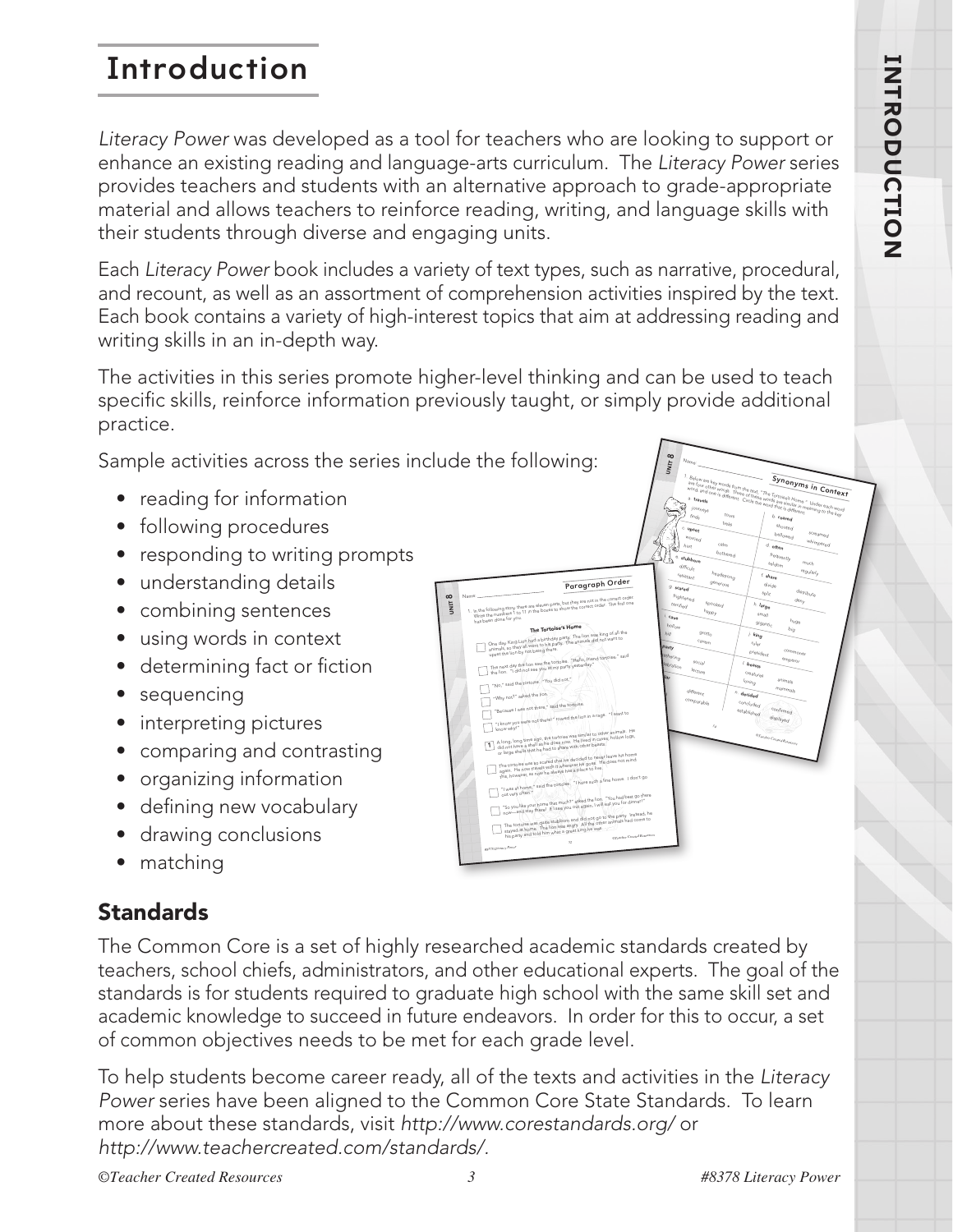### How to Use This Book

The book is divided into separate units, each with a particular theme structure either content themes or process themes. These themes are interwoven both conceptually and structurally. The content themes are based on the interests of students at their particular age and grade levels. The process themes focus on reading and writing processes.

*Literacy Power* provides students with a variety of opportunities to review classroom content. The activities can be used as independent or small-group practice, or they can provide teachers with opportunities for in-depth, whole-class instruction. Regardless of how you choose to use this book, the following tips may be helpful in implementing the program in your classroom.

- Introduce the workbook to your students and explain that the activities in the book will provide them with the opportunity to think about and interact with some of the concepts being taught in class, but possibly from a slightly different approach.
- Explain that the pages are designed to be easily understood. The instructions for each activity are concise and were written to be as clear as possible. Remind students to read the directions for every activity very carefully, as each activity typically requires something slightly different. Depending on the level of your students, you may want to first read the directions as a group and answer any questions.
- Allow students time to flip through the workbook to become more familiar with the layout of the pages and the various activities. Discuss any themes or activities that they seem particularly excited about or pages that pique their interest.
- Give students ample time to complete each activity, and then discuss as a class afterwards. Make note of any activities or concepts that may be more difficult and may require further review or additional instruction.
- On occasion, allow students to complete activity pages with partners. Having a discussion about the content and questions is a great way to build fluency, collaboration skills, and shared knowledge.
- *Literacy Power* was developed to focus on skills and content appropriate for a particular grade level. If you find some of your students are struggling with the content or completing the activities too quickly, consider locating a similar activity from one of the other books in the *Literacy Power* series intended for either a younger or older grade level.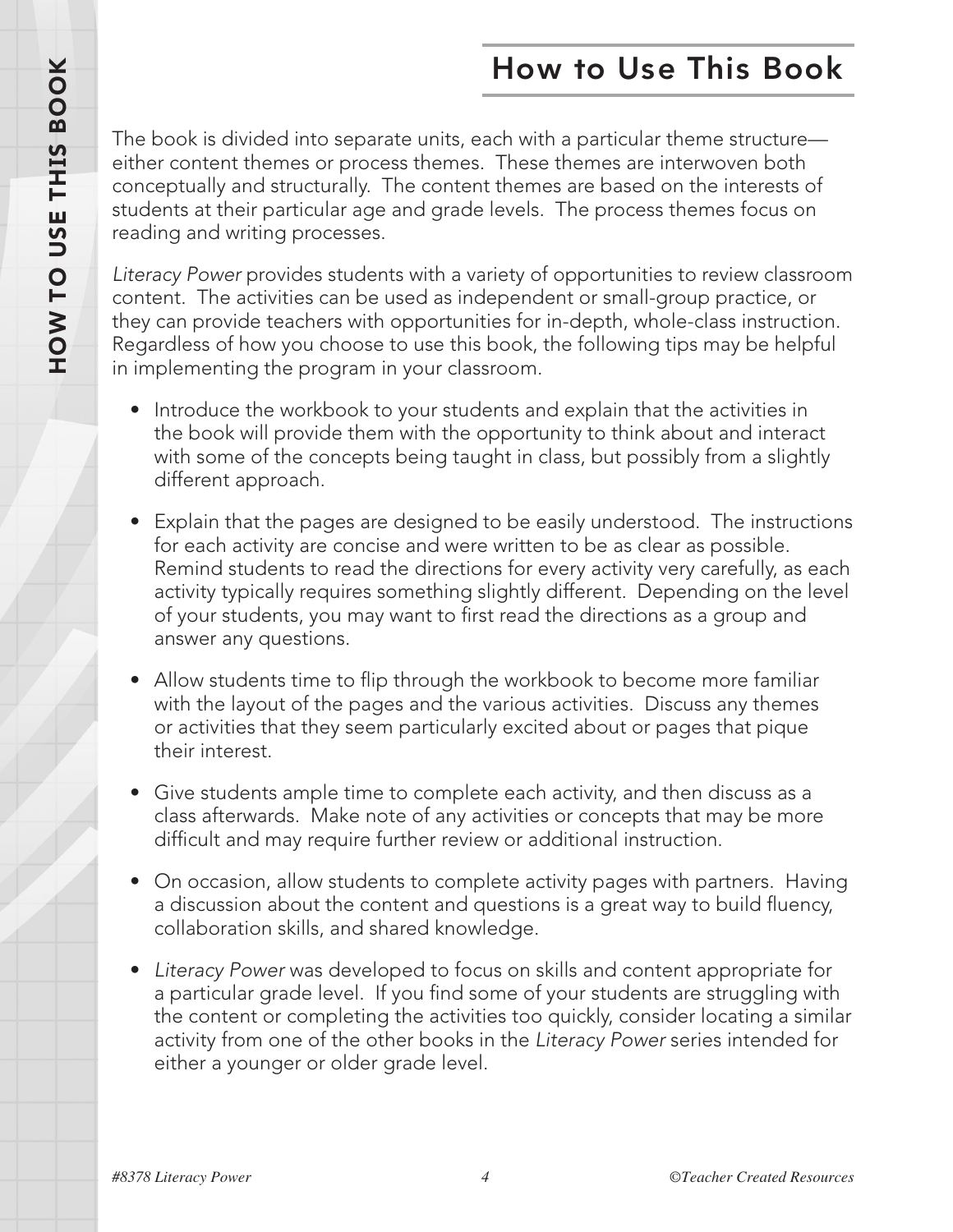## Writing a Simple Recount Name:

You have already written a simple recount. You know that most recounts have the same structure. This time, the recount you write can have more than one event. In the box below is a model for you to follow.

#### A Scary Night

One night, I woke up frightened. I could hear the sound of someone trying to open the kitchen window.

I was scared, but I knew I had to do something. I grabbed my softball bat and crept into the room.

I couldn't see anything, so I switched on the light. Then I saw it. A branch had broken from a small tree and had fallen against the window. It was scraping against the window in the wind.

Mom and Dad had heard me get up and came into my room to check on me. I pretended to be asleep. I kept quiet about how scared I had been.

### Writing a Simple Recount

Follow these steps:

- **Step 1:** Think of something you have done that was funny, scary, or interesting. Tell it to a friend.
	- • Begin by telling your friend *when* it happened, *who* was there, and *where* it happened.
	- • Next, tell your friend *what* happened.
	- • Finally, tell your friend *how* it ended.

Telling a friend helps you form your ideas before you write them down. Once you are happy with your ideas, then you can write them down.

#### **Step 2:** Write your title here.

**Step 3:** Write your introduction here.

**When**  • Who • Where

**Title** 

Introduction (when, who, and where)

#### Events or things that happened (Each event is in a separate

paragraph.)

Ending